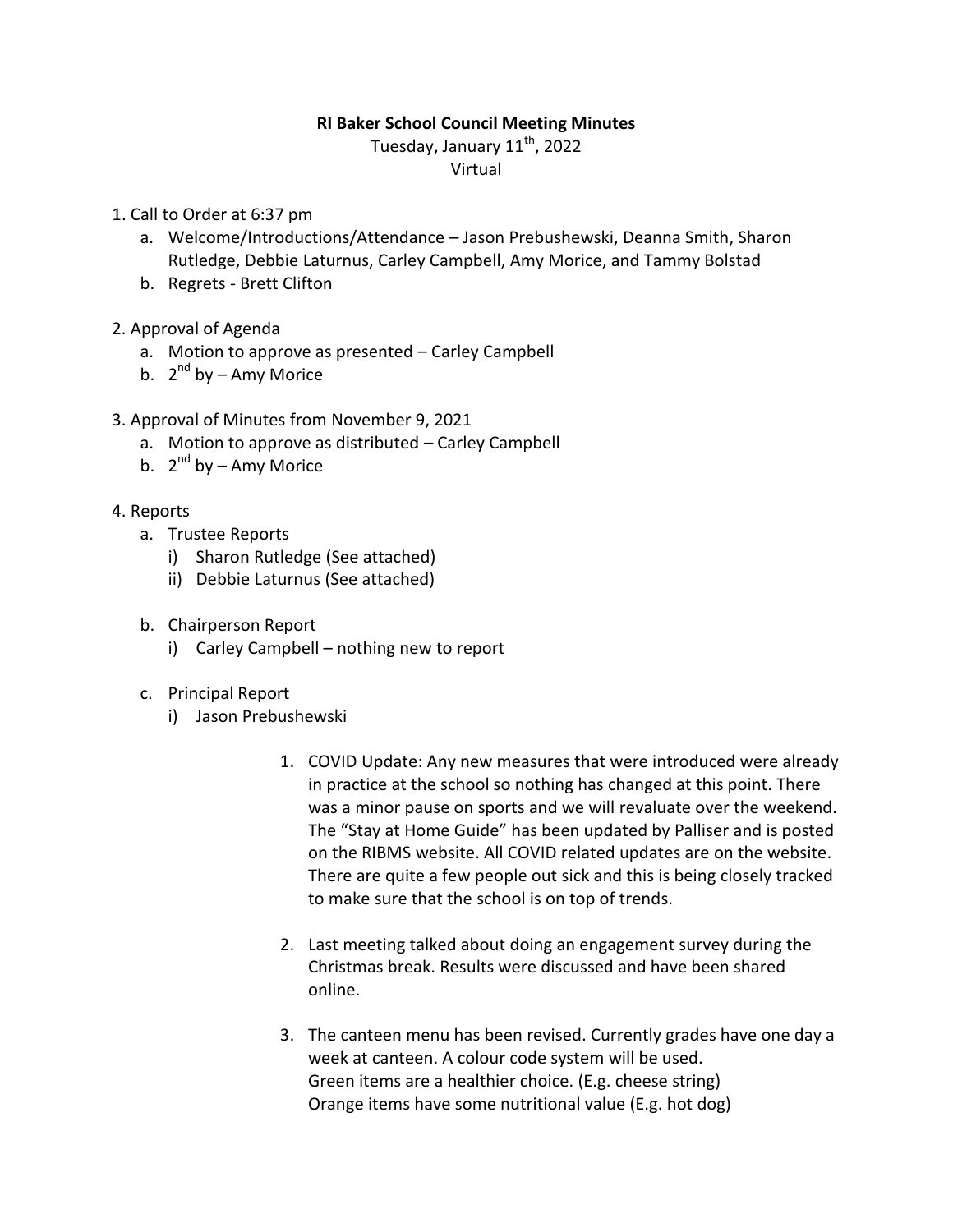Red items have no nutritional value. (E.g. candy) The price has gone up by .50 for red items and only one red item per day can be purchased. Poutine was the weekly special this week. Next week we will feature soup and buns. Mrs. Macklin has taken on role of wellness committee leader and has worked hard updating the menu. Parent volunteers would be helpful and can contact school if interested.

- 4. Two international students from France are coming to the school. They will have a two week quarantine period.
- 5. A cross walk with lights will be added to the southeast corner of school once the weather is warm enough to paint it on the road. In the meantime the crossing will be patrolled.
- 6. An Assurance Framework is taking the place of the Accountability Pillar. This changes how we look at data and how we put it to use. One area we did not score the best on is that parents believe their children are not getting what they need academically from school. There was not a lot of data as only 17 parents responded.
- 7. The new Black Foot school logo was shared.

# 5. Business Arising

- a. The Turkey Supper will not likely happen. Things are being discussed about doing something at the end of the year, but everything is still up in the air until we know more about what restrictions will be in place.
- b. Right now the staff is working on ideas right now to give the students an extra experience that they haven't had before, trying to add activities to the school to make it more memorable. Field trips are doable but the problem is that cohorts cannot mix, which will make costs go up. For example with the ski trip, if students want to go inside chalet or use bathroom they have to be vaccinated, which can cause logistical problems. The Ski Trip Committee is trying to find a way to make it happen. It's not cancelled for sure, but we don't want to get student's hopes up. The goal is to give the students experiences and keep things safe. The staff is open to ideas for student experiences.
- c. The next meeting will be online.
- 6. New business:
	- a. It is often difficult to find time for teachers to keep up their first aid training. One of the new education assistants is a qualified first aid instructor so a plan is underway to get the entire staff trained over a weekend. It would give parents peace of mind to know all the teacher will be trained in first aid.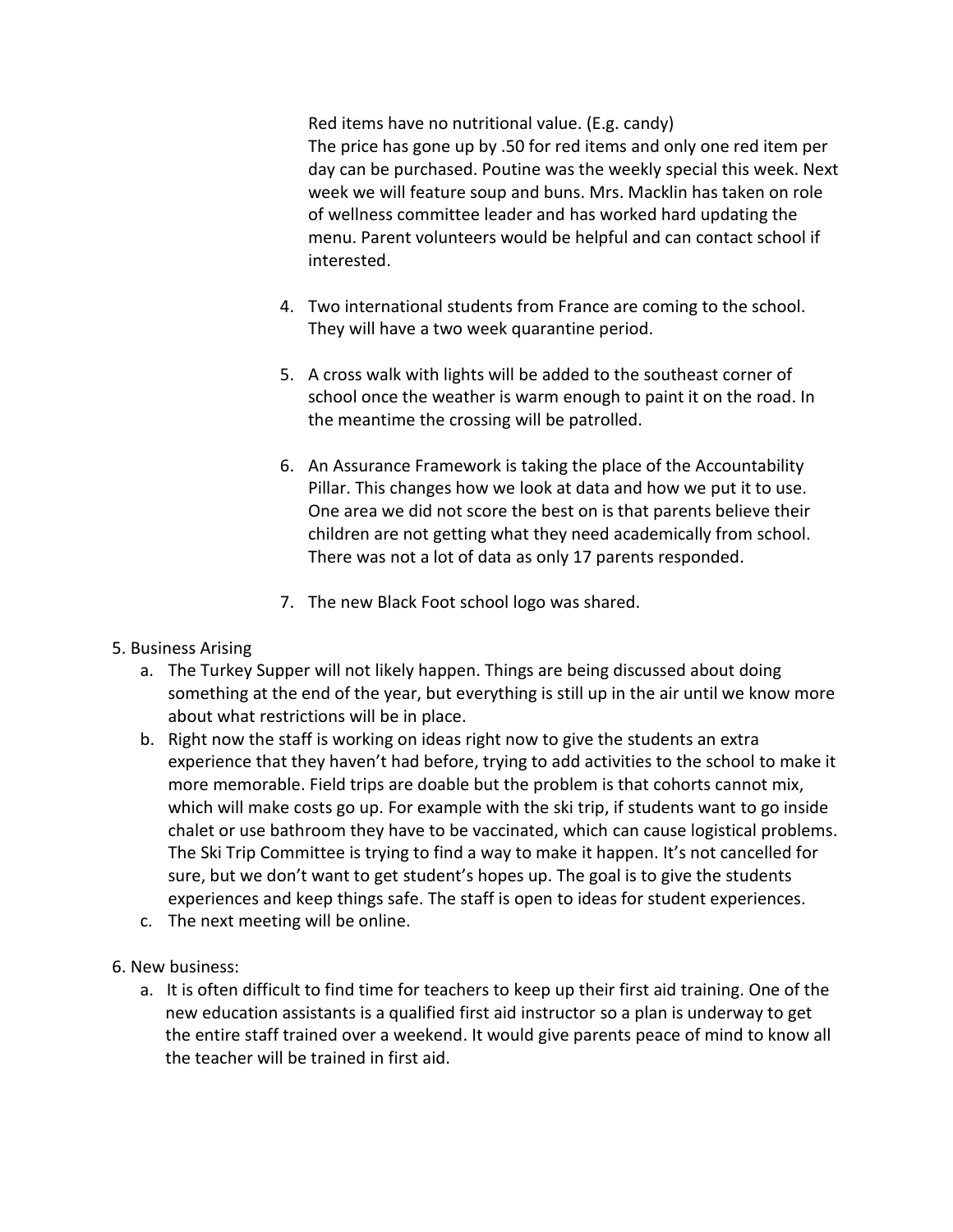### 7. Bouquets

- a. Spencer at the town of Coaldale he was so proficient at getting the cross walk done
- b. Mr. and Mrs. Conrad the band concert was so well done. Special thanks for them to joining the grade 8 band. It was wonderful!
- c. Baker Staff they worked especially hard getting things ready and adapting to kids being at home and in school. It's very challenging and all the staff are keeping everyone safe and keep them learning.
- d. Mrs. Pilling she has taken on the role of librarian and Learning Commons Facilitator. She is making the library more hands on and doing community work. She also is working with the canteen and doing the year book. She has really stepped up and done a lot at the school.
- e. Meagan Peacock doing a great job of as the Learning Support Teacher.
- f. Mr. Toth he digitized our new school logo for free for us.

# 8. Next Meetings:

- a. Tuesday, March 8, 2022
- b. May 10, 2022
- 9. Adjournment
	- a. Motion to adjourn 7:34 pm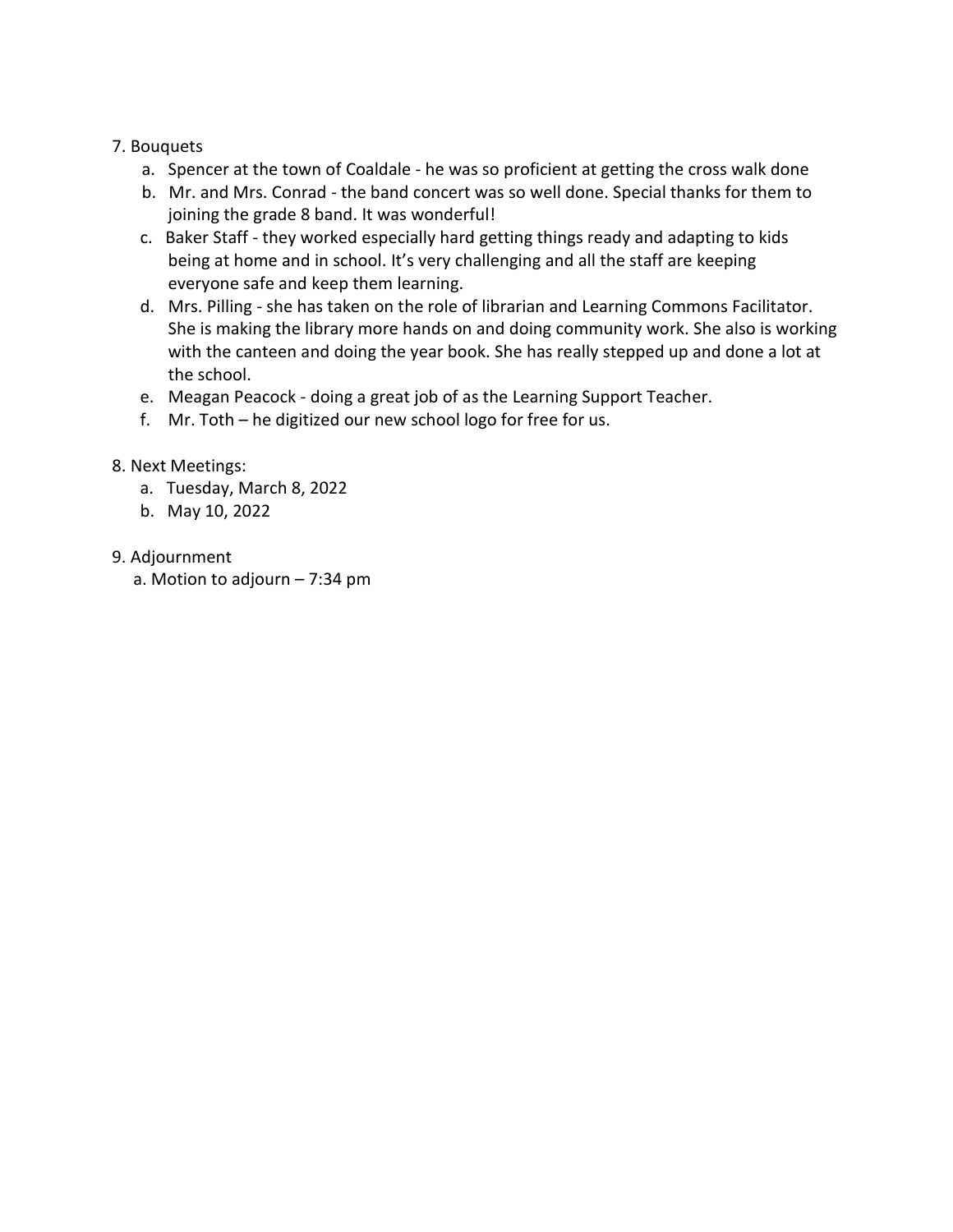#### **RIBMS P/C Meeting January 11, 2022 Rutledge Trustee Report**

On behalf of the Palliser Board and Central Administration, we wish all of you our best wishes for a positive outlook in 2022. We truly appreciate your resilience and willingness to walk alongside us as we work towards solutions.

#### **On Jan. 02, 2022 the province extended the winter break for all students until Jan. 10.**

**On Wednesday January 05, 2022 , an announcement was made by Minister of Education LaGrange, K-12 students will return to in-person learning on Monday January 10, 2022 with measures in place to continue learning safely with access to rapid tests and medical grade masks.**

1. Work continues to keep Palliser Schools safe, efficient, organized, clean and comfortable. Palliser school custodians are thanked for daily cleaning in our schools.

2. Michael Willems, a teacher in the Palliser division, has received the Prime Minister's Award for Teaching Excellence.

3. **Palliser's Transportation Services** is provided by a board owned fleet of 79 buses. For the last 8 years, Palliser has purchased buses and it's suggested we continue. The buses are equipped with up to date GPS with software able to monitor engine problems, fuel consumption, driving habits and locate a bus anywhere in the division. We now have 69 camera systems installed on the buses, as well as 3 PSA systems on the highest flyby routes. There has been a 60% decrease in flybys so far.

We have eliminated transporting preschool students due to routes having load factors nearing capacity.

**\***The Transportation Office handles issues reported to them in respect to ride times, or behavior issues. We encourage anyone with a concern to contact the Transportation Office.

4. The **OH&S report** indicates that slips and falls are no. 1 reported accidents. Care has been taken at each school to map out areas where contractors could and could not pile snow to eliminate ice patches.

Coaldale and Vulcan Fire Dept. did annual fire inspections of our Coaldale Schools, Champion, Milo Arrowwood and Vulcan Schools. The reports were good with the exception of fire load in some classrooms. This is also part of our requirements for insurance purposes.

5. **Tom Hamer** appointed **Deputy Superintendent** for the remainder of 2021-22 school year.

Next scheduled Board Meeting is February 08, 2022.